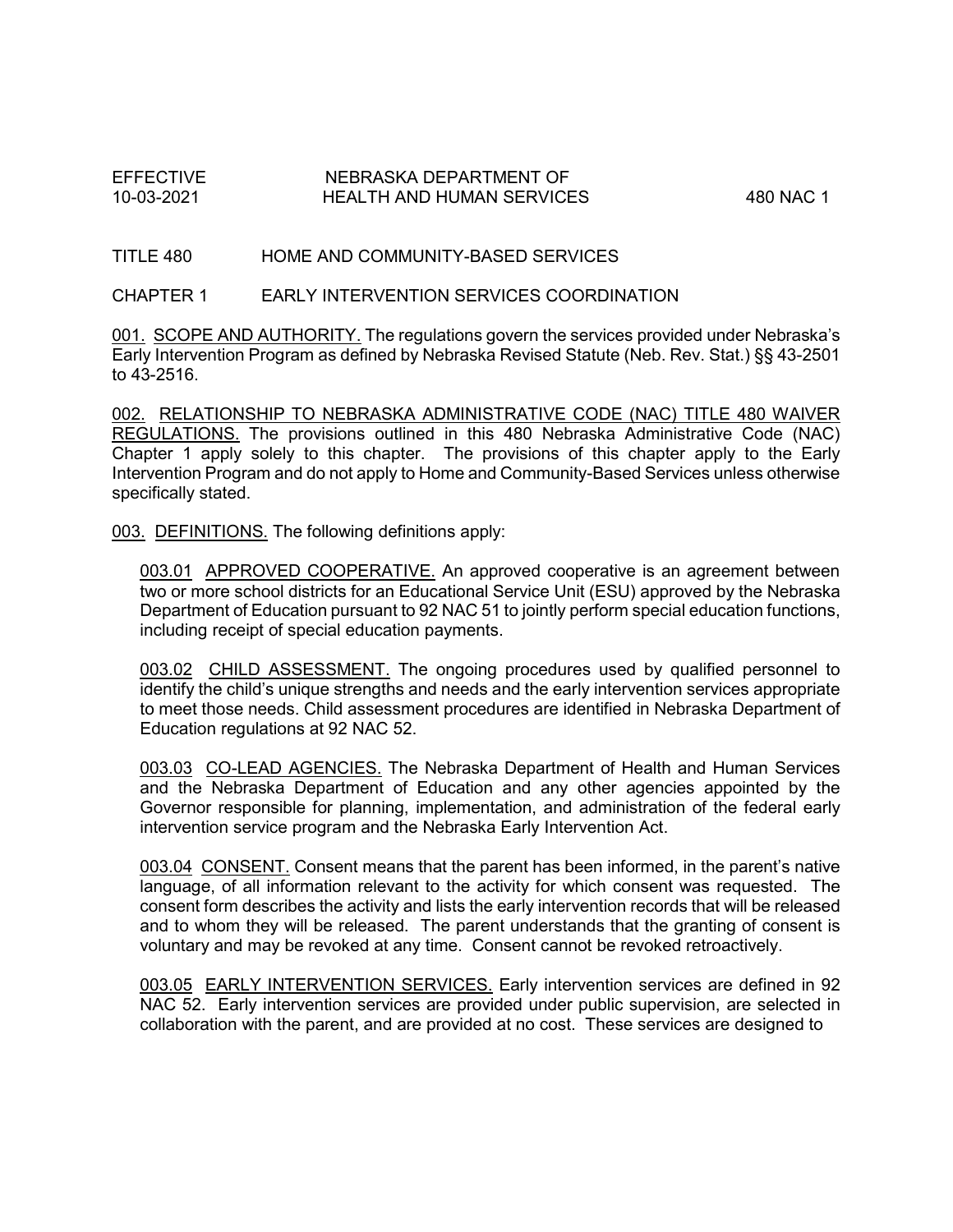meet the developmental needs of each eligible infant or toddler with disabilities and the needs of the family to assist appropriately in the infant's or toddler's development as identified by the Individualized Family Service Plan (IFSP) team.

003.06 ELIGIBLE INFANTS AND TODDLERS WITH DISABILITIES. Children two years of age or younger who are verified for early intervention services. Toddlers who reach age three during the school year remain eligible through the end of the school's fiscal year.

003.07 ENTITLEMENT. Benefit(s) of a program granted by law to persons who fit within defined eligibility criteria. Entitlement through the Nebraska Early Intervention Act includes services coordination and development of the Individualized Family Service Plan (IFSP).

003.08 FAMILY ASSESSMENT. A voluntary interview with family members through the use of an assessment tool by qualified personnel to identify the family's resources, priorities, and concerns and the supports and services necessary to enhance the family's capacity to meet the developmental needs of the family's infant or toddler with a disability.

003.09 INDIVIDUALIZED FAMILY SERVICE PLAN (IFSP). A written plan for providing early intervention services for an eligible infant or toddler and the infant's or toddler's family. The plan is developed and implemented in accordance with regulations in this chapter and with the Nebraska Department of Education regulations at 92 NAC 52.

003.10 INFANT OR TODDLER WITH A DISABILITY. An individual under three years of age who needs early intervention services because the individual is experiencing a significant developmental delay in one or more areas as defined in Nebraska Department of Education regulations at 92 NAC 52.

003.11 NATIVE LANGUAGE. When used with respect to an individual who has limited English proficiency, native language means the language normally used by that individual. For evaluations and assessments for a child, native language is the language normally used by the child if determined developmentally appropriate for the child by qualified personnel conducting the assessment. When used with respect to an individual who is deaf or hard of hearing, visually impaired, or for an individual with no written language, native language means the mode of communication that is normally used by the individual.

003.12 NATURAL ENVIRONMENTS. Settings that are natural or typical for a child of the same age who have no disabilities.

003.13 NOTICE. A written statement provided to the parents of an eligible child a reasonable time before a public agency or service provider proposes or refuses to initiate or change services. This includes identification, evaluation, or placement of the child or the provision of appropriate early intervention services to the child and the child's family. The statement must contain a description of the action, reasons, and an explanation of procedural safeguards. The notice must be provided in the native language of the parent or other mode of communication used by the parent, unless it is clearly not feasible to do so.

003.14 PARENT. A biological or adoptive parent, an individual acting in the place of a biological or adoptive parent, or legal guardian of a child, but does not include the state if the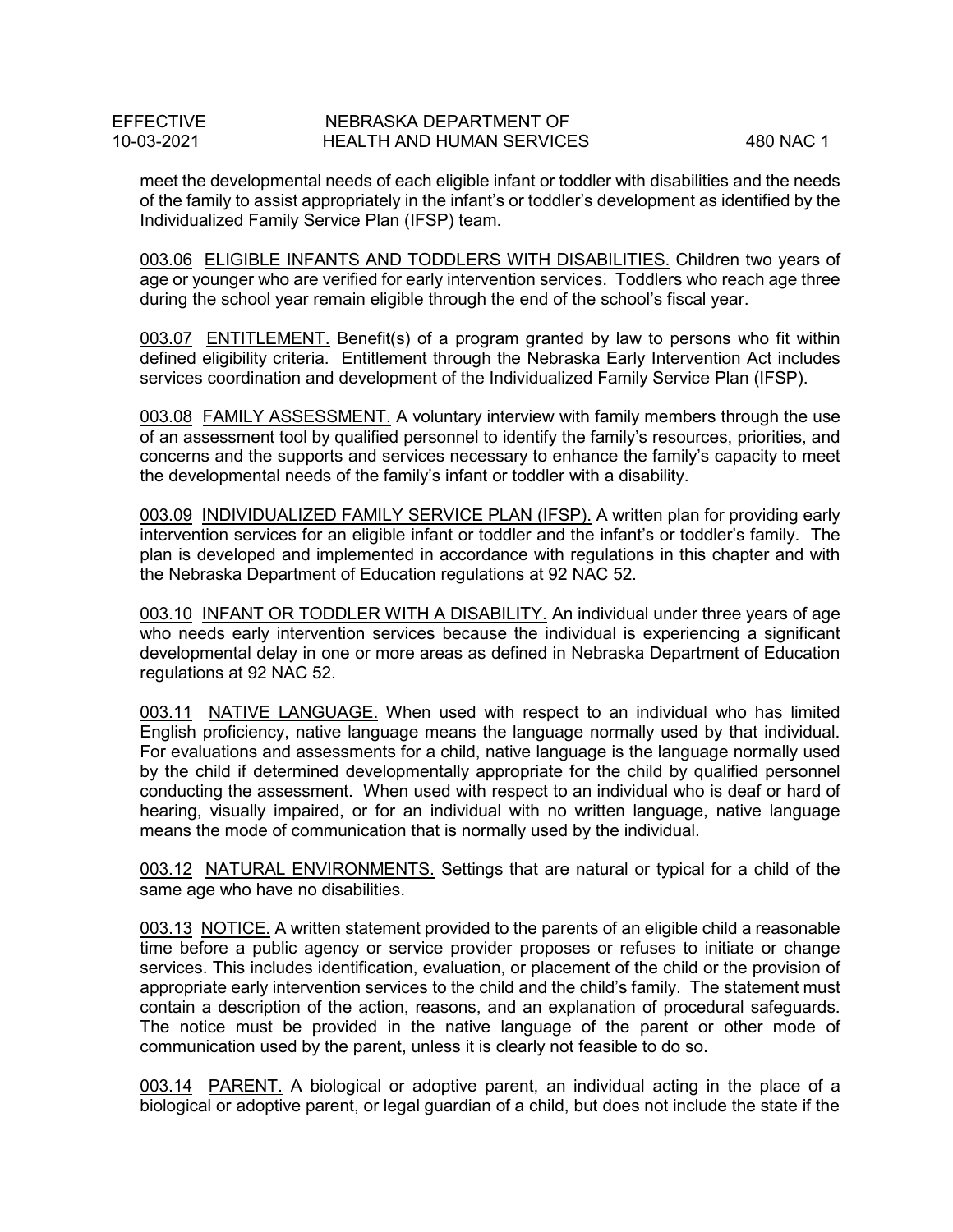child is a ward of the State. A parent includes a surrogate parent appointed as provided in 92 NAC 52.

003.15 PERIODIC REVIEW. A review of the Individualized Family Service Plan (IFSP) which must be conducted every six months, or more frequently if conditions warrant, or the family requests such a review.

003.16 PLANNING REGION TEAM. An organized group of parents, advocates and representatives from school districts, agencies, educational service units, Head Start, and other relevant agencies or persons responsible for assisting in the planning and implementation of the Nebraska Early Intervention Act in each local community or region.

003.17 SCREENING. Optional procedures and activities adopted by the school district or approved cooperative under Nebraska Department of Education regulations at 92 NAC 52 to identify, at the earliest possible age, infants and toddlers suspected of having a disability and in need of early intervention services; and includes the administration of appropriate instruments by trained personnel.

003.18 SERVICES COORDINATION. An ongoing flexible, individualized process of interaction facilitated by a services coordinator to assist the family of an eligible infant or toddler with disabilities within a community to gain access to, and coordinate the provision of, early intervention services and coordinate the other services identified in the Individualized Family Service Plan (IFSP) that are needed by, or are being provided to, an eligible infant or toddler and their family. The services coordinator assists the family to identify and meet the family and child's needs through coordination of informal and formal supports. This includes activities carried out by a services coordinator to assist and enable an eligible child and the child's family to receive the rights, procedural safeguards, and services that are authorized to be provided under the Early Intervention Program.

003.19 SERVICES COORDINATION AGENCY. An agency identified in each planning region which assumes the responsibility to deliver the entitlement of services coordination in the region through an agreement or contract with the Department.

003.20 TRANSITION PLAN. Documentation in the Individualized Family Service Plan (IFSP) which includes steps for the toddler with a disability and the toddler's family to exit from the program; and any transition services that the Individualized Family Service Plan (IFSP) team identifies as needed by that toddler and the toddler's family.

004. PLANNING REGION TEAM. Each planning region, as required in Nebraska Department of Education regulations at 92 NAC 52, must establish an interagency planning region team and is required by state statute to assist in the planning functions related to the implementation and maintaining of the Nebraska Early Intervention Act in the region.

004.01 TEAM ROLE AND RESPONSIBILITIES. The planning region team is responsible for establishing a services coordination system in the region.

004.01(A) SERVICES COORDINATION AGREEMENT OR CONTRACT AWARD **ACTIVITIES.** The planning region team must: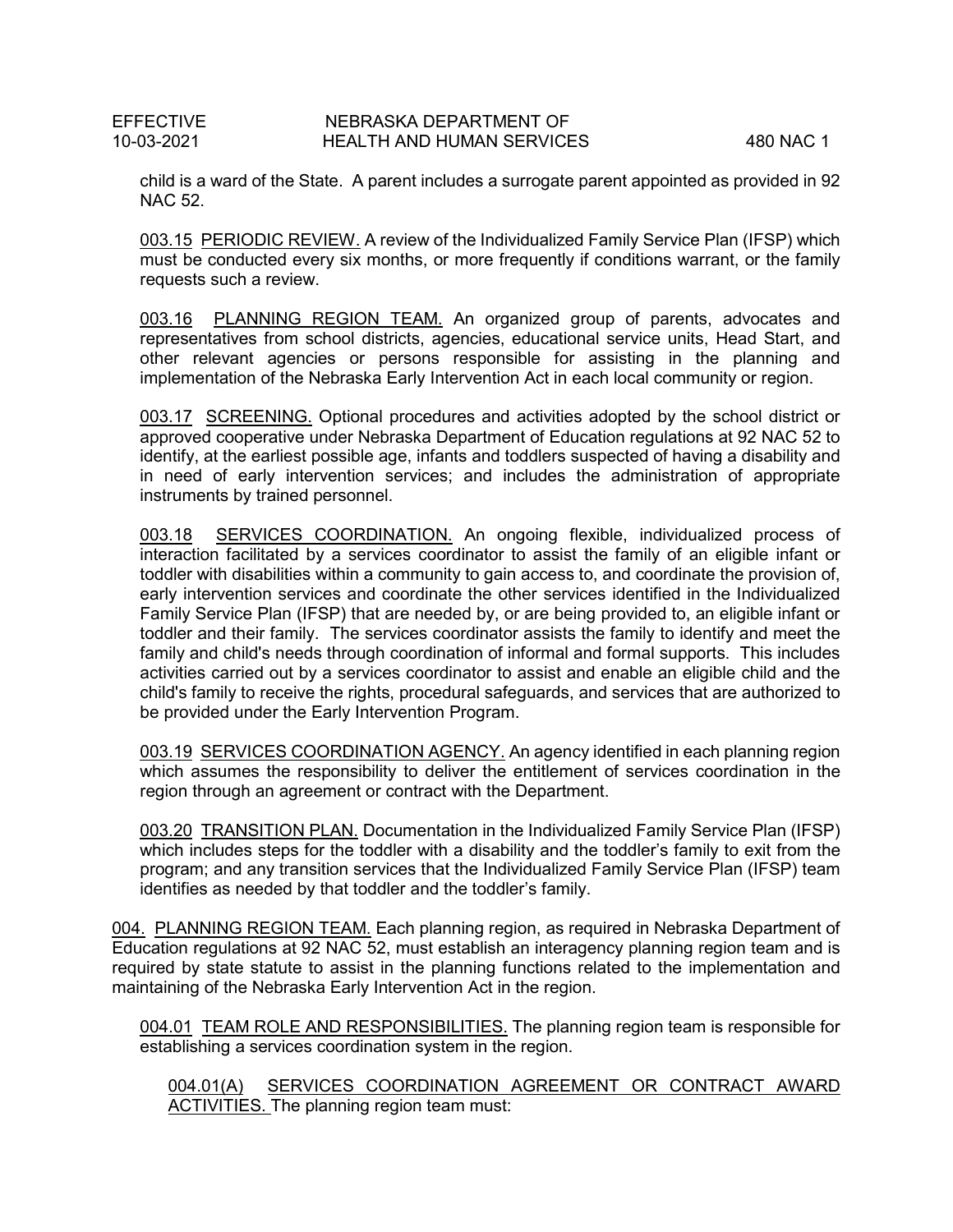- (i) Complete an assessment to identify the needs of eligible children and families in the region, and the capacity of the region to meet the assessed needs. This process is to be completed before entering into the agreement or contract to ensure the recruitment, selection, and hiring of services coordinator(s) meets the region's identified needs; and
- (ii) Be responsible for identifying potential provider(s) to ensure a community-based decision. The planning region team does not have legal authority to enter into a contract for services coordination. The planning region team must:
	- (1) Provide general information to the community about services coordination contracting; and
	- (2) Distribute the State's proposal guidelines to agencies in the region and submit proposals that meet the proposal requirements for review.

004.02 NEGOTIATIONS. Negotiations for the provision of services coordination and systems support for the region will be conducted by the co-lead agencies.

004.03 ONE AGREEMENT PER REGION. One agreement or contract for services coordination will be awarded per planning region; however, the services coordination agency may serve multiple planning regions or may sub-contract with other providers in the region to provide services coordination, supervision or administrative support.

004.04 PROVIDER LOCATION ASSISTANCE. If the planning region team is unable to identify a potential agency or agencies to enter into an agreement or contract for the provision of services coordination, the co-leads will assist the region to identify an agency to provide services coordination for the region.

004.05 EFFECTIVE DATE. Services coordination will be effective upon the completion of the agreement or contract and upon adherence to all applicable rules and regulations as set forth in NAC Titles 465, 471, 480, and 92 NAC 52. An agreement or contract must be in effect before services coordination is billable for reimbursement.

005. SERVICES COORDINATION ENTITLEMENT. Services coordination is an entitlement for early intervention families. Eligible children and their family must be assigned a services coordinator who is responsible for:

- (A) Coordinating all services across agency lines; and
- (B) Serving as the single point of contact for carrying out the activities specified below.

# 005.01 SPECIFIC SERVICES COORDINATOR ACTIVITIES INCLUDE:

- (A) Assisting parents of eligible children in obtaining access to needed early intervention services and other services identified in the Individualized Family Service Plan (IFSP), including making referrals to providers for needed services and scheduling appointments for eligible children and their families;
- (B) Coordinating the provision of early intervention services and other educational, social, or medical services that the eligible child needs or is being provided;
- (C) Coordinating screenings, evaluations, and assessments;
- (D) Facilitating and participating in the development, review, and evaluation of Individualized Family Service Plans (IFSPs);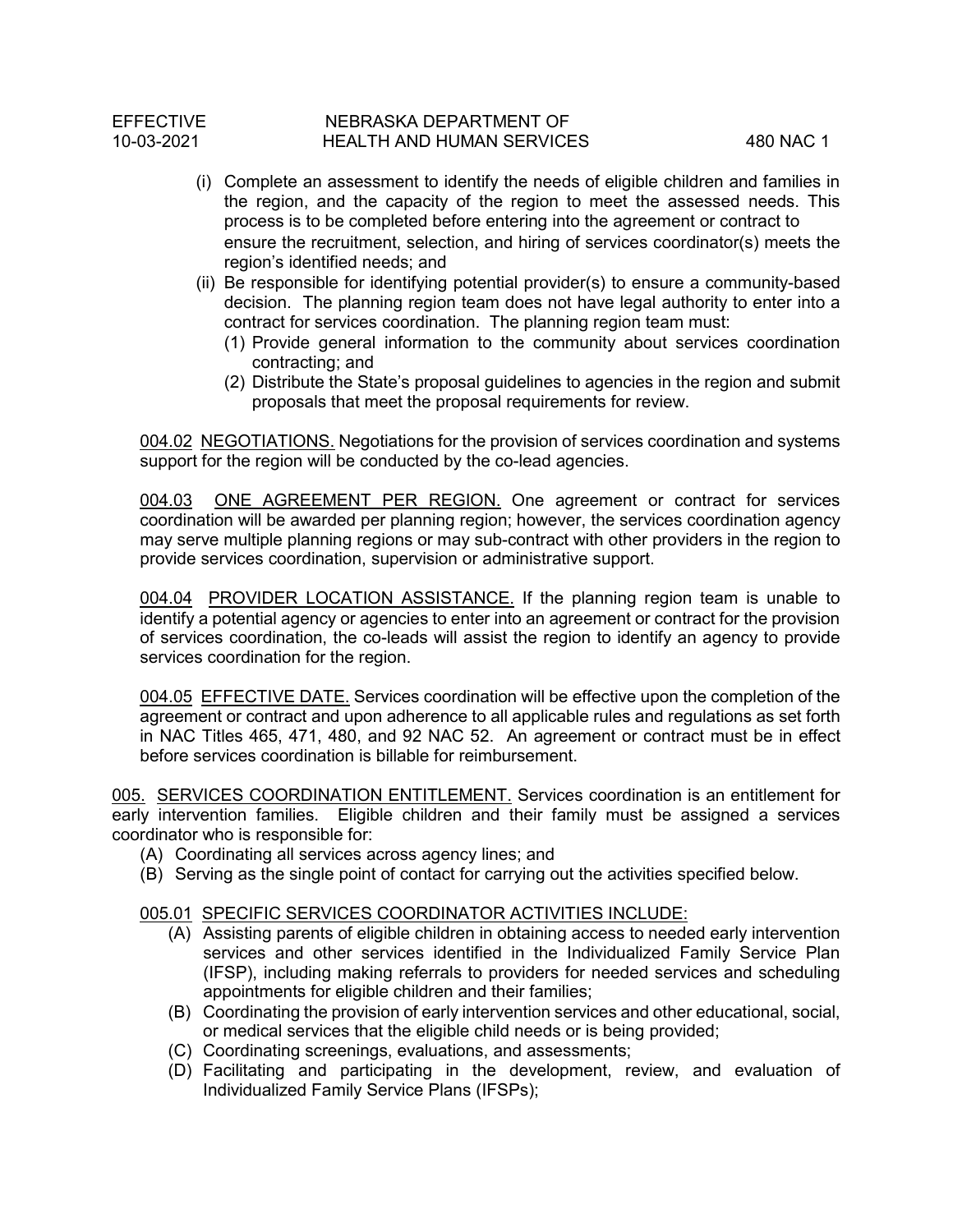- (E) Conducting referral and other activities to assist families in identifying available service providers;
- (F) Coordinating, facilitating, and monitoring the delivery of services to ensure that the services are provided in a timely manner;
- (G) Conducting follow-up activities to determine that appropriate early intervention services are being provided;
- (H) Informing families of their rights and procedural safeguards and ensuring that the family rights are safeguarded:
- (I) Coordinating the funding sources for early intervention services; and
- (J) Facilitating the development of a transition plan to preschool or other services, if appropriate.

005.02 POLICY CONFORMITY. All policies and procedures in the Early Intervention Program must conform to the definition of case management in the Medicaid Program, 471 NAC 40- 000.

005.03 PROVISION OF MEDICAID HOME AND COMMUNITY-BASED SERVICES. The services coordinator will ensure that all eligible infants and toddlers requiring nursing facility level of care services will be offered Aged and Disabled Medicaid Home and Community-Based Waiver services as an option for services coordination. The waiver services provided to eligible children are governed by 480 NAC Chapter 2-6.

006. REFERRAL. Referrals may be made by anyone who suspects a developmental delay in an infant or toddler no more than seven days after a child has been identified by a primary referral source. This includes referrals on behalf of children who have medically complex needs that have impact on their development; Indian infants and toddlers with disabilities residing on a reservation geographically located in the state; infants and toddlers with disabilities who are homeless, in foster care, and wards of the State; and infants and toddlers with disabilities who are the subjects of substantiated cases of child abuse or neglect, or are identified as directly affected by illegal substance abuse or withdrawal symptoms resulting from prenatal drug exposure.

006.01 PRIMARY REFERRAL SOURCES. Primary referral sources include, but are not limited to, hospitals, physicians, parents, child care programs and early learning programs; public health facilities; other social service agencies; public agencies and staff in the child welfare system, including child protective services and foster care; homeless family shelters; domestic violence shelters and agencies; and other health care providers.

006.02 REFERRAL TRANSFER. Upon receipt of a referral, the school district or approved cooperative must immediately transfer the referral information to the agency responsible for providing services coordination in the planning region.

006.03 SERVICE COORDINATION BEGIN DATE. A child age birth to three and the child's family referred to the Early Intervention Program may immediately begin receiving services coordination, regardless of whether the child has been verified as eligible for early intervention services. This initial eligibility remains in effect until the family is informed of the results of the multidisciplinary evaluation team (MDT) evaluation. The initial need for services coordination is jointly determined and documented by the family and the services coordinator.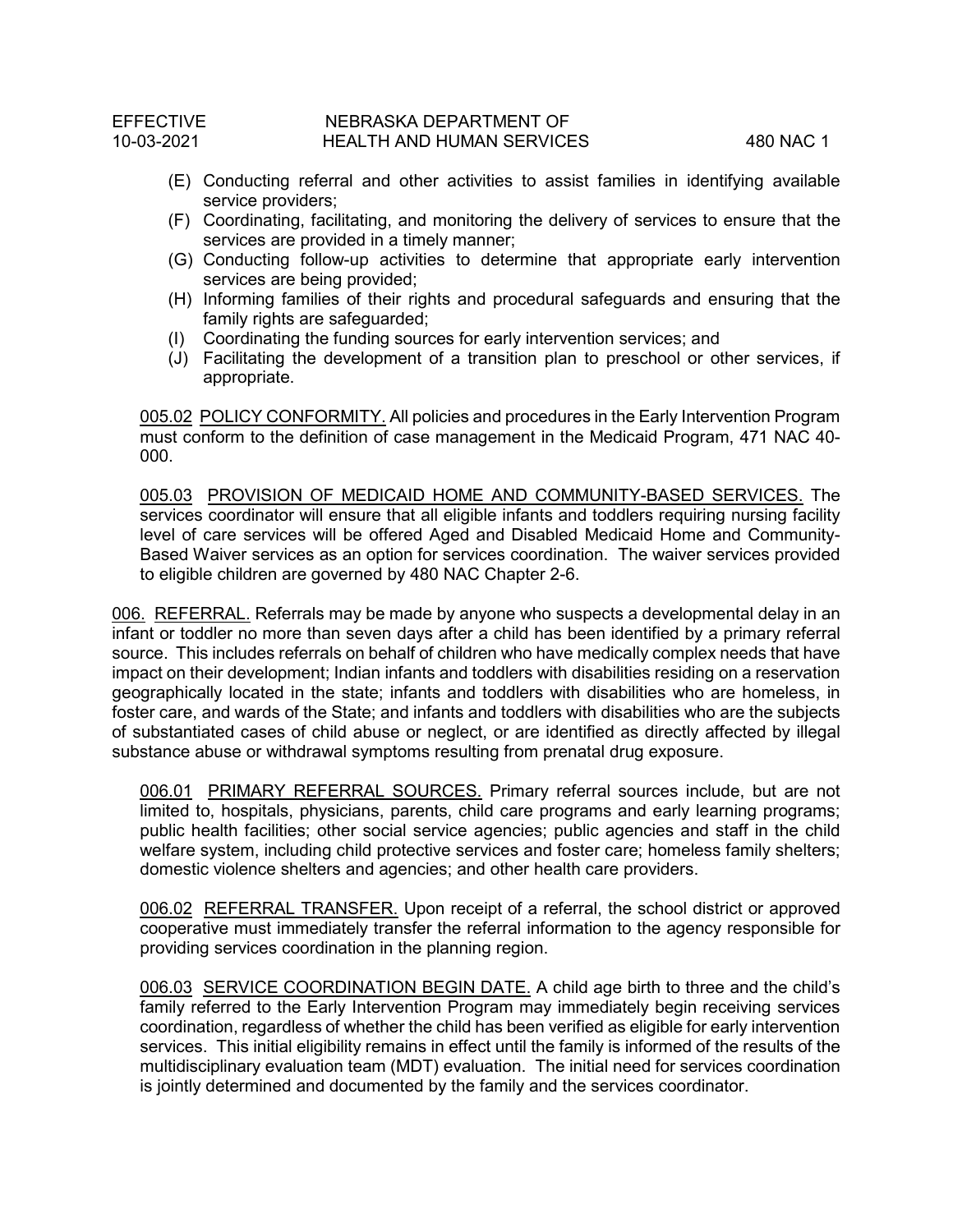006.04 SERVICE COORDINATION AGENCY REQUIREMENTS. The services coordination agency must:

- (A) Accept referrals from any source;
- (B) Document the date of referral and gather general demographic information about the child and family; and
- (C) Assign a services coordinator who will be responsible for:
	- (i) Contacting the family within seven calendar days of the receipt of the referral to set up a face-to-face meeting at a time and place mutually agreed upon; and
	- (ii) Completing the face-to-face meeting within seven calendar days of the initial contact, unless the family requests a delay. The face-to-face meeting must include:
		- (1) Providing written notice and obtaining written consent for the child's initial screening and evaluation;
		- (2) Continuing to work with the family, according to the family's needs and wishes until a decision is made as to the eligibility of the child; and
		- (3) Notifying the referral source of the referral outcome, with the permission of the family.

007. CHILD SCREENING PROCEDURES AND MULTIDISCIPLINARY EVALUATION TEAM (MDT) ELIGIBILITY DETERMINATION. School district or approved cooperative staff must determine eligibility for early intervention services and must explain rights to families, as described in Nebraska Department of Education regulations at 92 NAC 52.

# 007.01 SERVICES COORDINATOR RESPONSIBILITY. The services coordinator must:

- (A) Provide written notice and obtain consent for screening, multidisciplinary evaluation, and child assessment. If screening procedures are utilized to identify whether the child is suspected of having a disability, and the screening indicates the child is suspected of having a disability, written notice for evaluation and child assessment must be provided and written consent must be obtained by the services coordinator prior to the evaluation and child assessment being conducted;
- (B) Coordinate screenings, evaluations, and assessments, and assist families to understand the screening and multidisciplinary evaluation team (MDT) process and how it relates to the Early Intervention Program; and
- (C) Maintain contact with the family during the screening and evaluation period and assist the multidisciplinary evaluation team (MDT) as appropriate. If, at any time during the screening process, the parent requests and consents to an evaluation, the service coordinator must immediately provide written notice and obtain consent for the evaluation and child assessment from the parent and inform the district or approved cooperative accordingly.

007.02 ELIGIBILITY FOR SERVICES COORDINATION. The family is eligible for ongoing services coordination when the multidisciplinary evaluation team (MDT) evaluation supports the child's eligibility for early intervention services. A child is eligible and may be referred for services coordination through the end of the school's fiscal year, August 31, in which the child reaches age three.

007.02(A) INELIGIBILITY. When the screening or multidisciplinary evaluation team (MDT) evaluation does not support eligibility for early intervention services, the child and the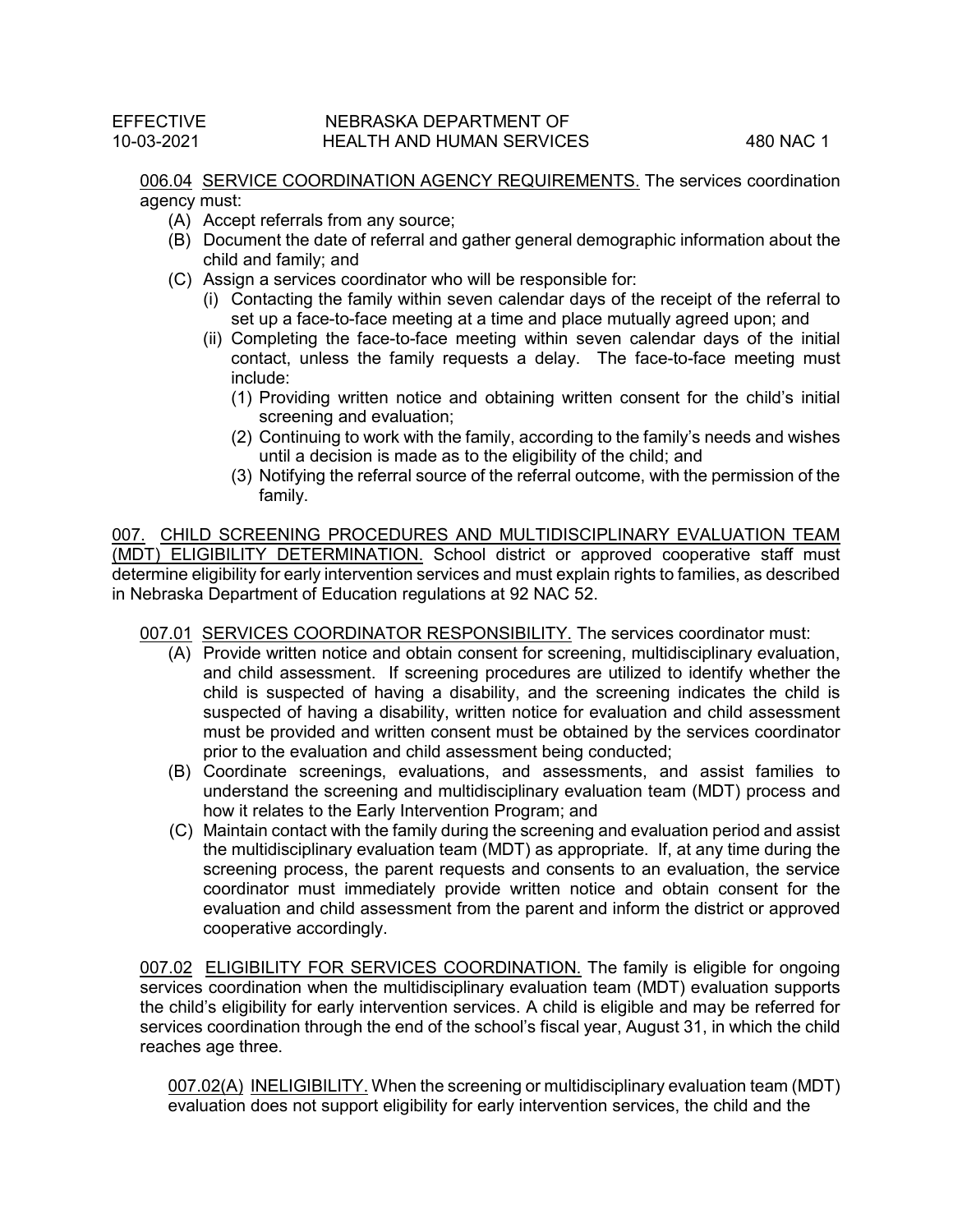child's family is not eligible to receive services coordination through the Early Intervention Program.

007.02(B) SERVICES PROVIDED. The family's need and priority for services coordination is jointly determined and documented by the Individualized Family Service Plan (IFSP) team, including the family and the services coordinator. The amount and duration of services coordination is based on the documented need, is provided in accordance with Department policy and standards, and is identified in the Individualized Family Service Plan (IFSP).

007.03 POST-REFERRAL TIMELINES. The screening, evaluation, and assessment of the child, family assessment, and the Individualized Family Service Plan (IFSP) meeting must take place within 45 calendar days of the referral.

007.03(A) EXTENDED TIMELINE. The family may extend the 45-day process at any time. In this circumstance, the Early Intervention Program must document that the family does not want to complete the Individualized Family Service Plan (IFSP) within the required timeline. The 45-day process timeline also does not apply when the child or parent is unavailable to complete the screening, the initial evaluation, the initial assessments of the child and family, or the initial Individualized Family Service Plan (IFSP) meeting due to exceptional family circumstances that are documented in the child's record; or the parent has not provided consent for the screening, the initial evaluation, or the initial assessment of the child, despite documented, repeated attempts by the services coordinator to contact the family or obtain parental consent. When the family wants to resume the process, the screening, initial evaluation, initial assessments, and the initial Individualized Family Service Plan (IFSP) meeting must be completed as soon as possible after the documented exceptional family circumstances no longer exist or parental consent is obtained.

007.04 DENIAL NOTICE. For children who do not qualify for early intervention services, the services coordinator must:

- (A) Send the family written notice of denial or termination on the required Department form. This notice must contain:
	- (i) A clear statement of the action to be taken;
	- (ii) A clear statement of the reason for the action;
	- (iii) A specific policy reference which supports such action; and
	- (iv) A complete statement of the family's right to appeal.
- (B) Service delivery ends and the case is closed.

008. CHILD AND FAMILY ASSESSMENT. Child and family assessment assists the family to identify concerns and desired priorities and understand the scope of services that will be available to their child and family including the provision of these services in home and community settings. School districts and approved cooperatives are responsible for conducting the child assessment and related procedural safeguards as described in Nebraska Department of Education regulations at 92 NAC 52.

- 008.01 SERVICE COORDINATOR RESPONSIBILITIES. The services coordinator must:
	- (A) Assist the family in becoming fully informed of the results of the multidisciplinary evaluation team (MDT) evaluation;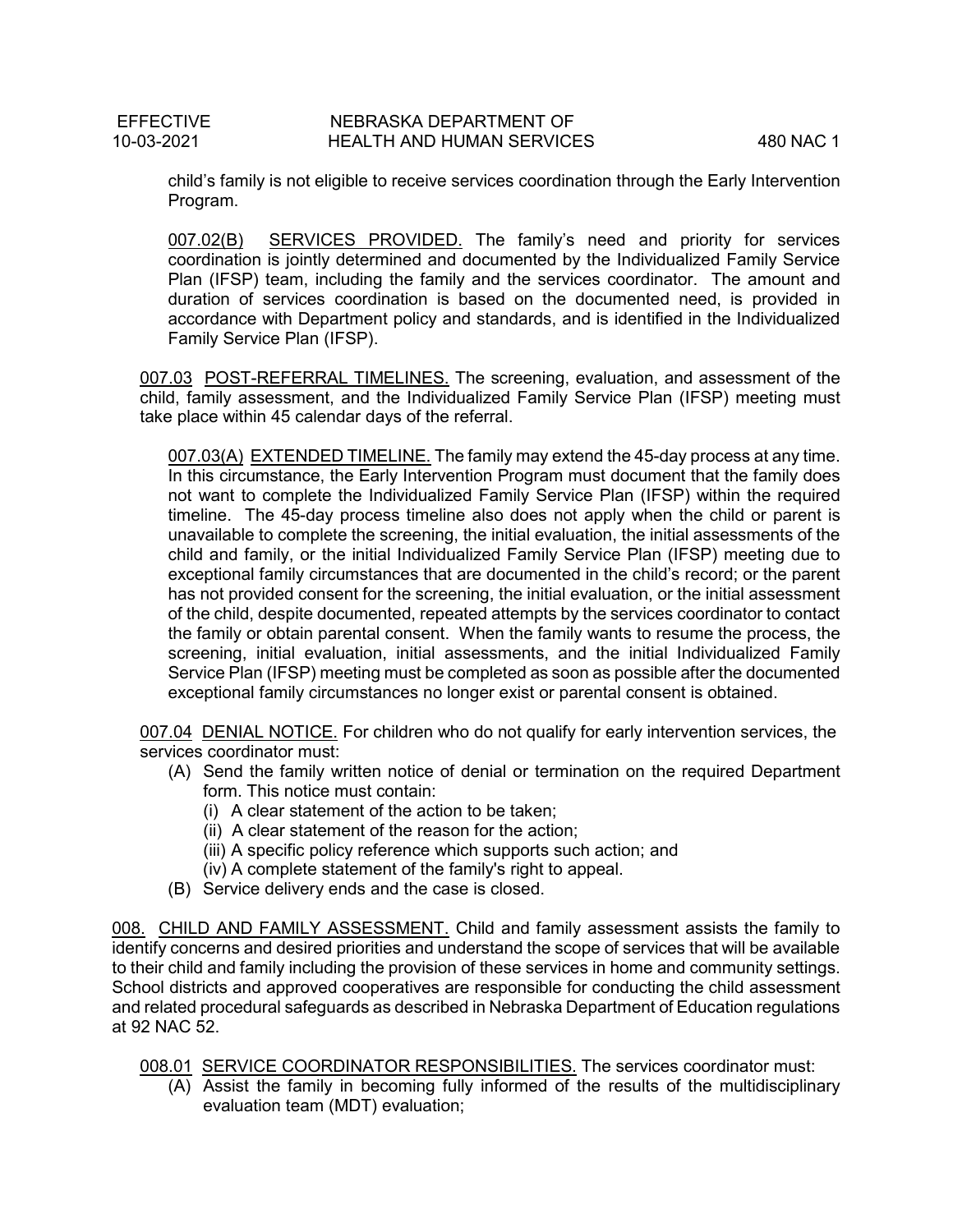- (B) Provide the family with referrals to other agencies and supports according to the family's and child's needs;
- (C) Facilitate coordinated intake as the family accesses services in the community; and
- (D) Meet with the family to:
	- (i) Conduct a family assessment to identify the family's daily routines, activities, and options for supporting the family in identifying their resources, priorities, and concerns. The family-directed assessment must be voluntary on the part of each family member participating and include the family's description of its resources, priorities, and concerns and the supports and services necessary related to enhancing the child's development. The family is assisted in identifying the supports and resources present in the child's environment and activities in the child's daily routine that offer opportunities for the child to learn the new skills; and
	- (ii) Prepare for the Individualized Family Service Plan (IFSP) meeting by:
		- (1) Determining the goals, desired results, and outcomes for the child and family as identified through the family assessment. Based on the results of the multidisciplinary evaluation team (MDT) evaluation, other assessments, and the wishes of the family, Individualized Family Service Plan (IFSP) team membership is established per federal and state regulatory requirements;
		- (2) Scheduling the Individualized Family Service Plan (IFSP) meeting at a location and time convenient to the family and providing written notice to all team members in sufficient time to allow them to attend; and
		- (3) Ensuring team members who will not be attending the Individualized Family Service Plan (IFSP) meeting have the opportunity to provide input in an alternative way.

009. INTERIM INDIVIDUALIZED FAMILY SERVICE PLAN. An interim Individualized Family Service Plan (IFSP) must be developed using the Individualized Family Service Plan (IFSP) process to document and initiate early intervention services for an eligible child and the child's family before the completion of the evaluation and assessment if the following conditions are met:

- (A) School district personnel notify the services coordinator that, based on professional judgment and available information, the child may be eligible;
- (B) Parental consent is obtained;
- (C) An interim Individualized Family Service Plan (IFSP) is developed that includes;
	- (i) The name of the services coordinator who will be responsible for the interim Individualized Family Service Plan (IFSP) and coordination with other agencies and persons; and
	- (ii) The early intervention services that have been determined to be needed immediately by the child and the child's family; and
- (D) The evaluation and assessment are completed within the 45 calendar day timeline.

## 009.01 INTERIM MEETING TEAM MEMBERS. Team members must include:

- $\overline{(A)}$  Family and family members, as requested by parent(s);
- (B) Advocate or person outside of family, as requested by parent;
- (C) Services coordinator; and
- (D) A representative of the school district or approved cooperative who has the authority to commit resources.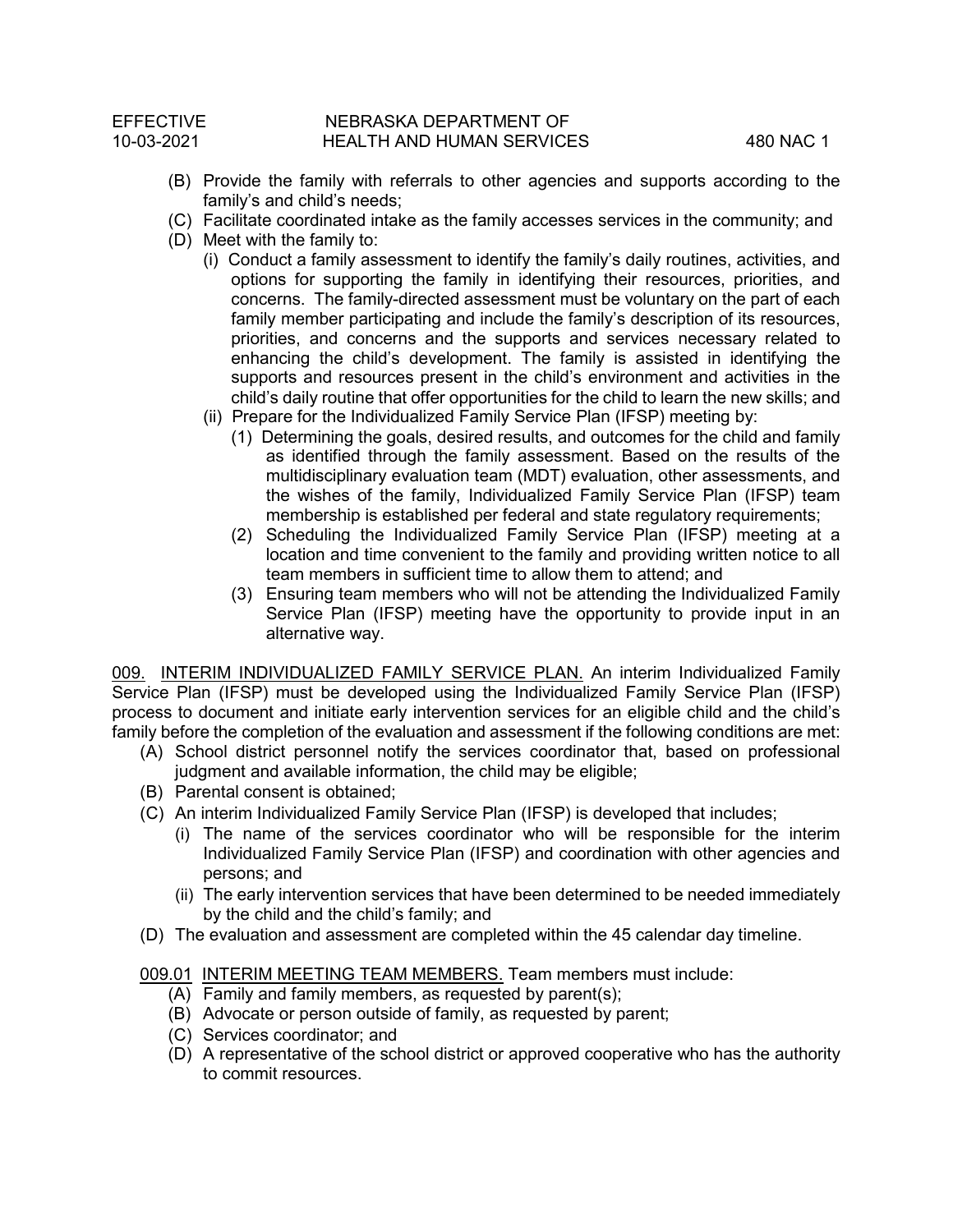009.02 EXIT PROCEDURES. If the child is not then verified as eligible for early intervention services through the multidisciplinary evaluation team (MDT) process, the services coordinator must implement formal exit procedures as stated in this chapter.

010. PROCEDURES FOR INDIVIDUALIZED FAMILY SERVICE PLAN DEVELOPMENT, REVIEW, AND EVALUATION.

010.01 INITIAL INDIVIDUALIZED FAMILY SERVICE PLAN MEETING. For each infant or toddler with a disability, a meeting must be held to develop the initial Individualized Family Service Plan (IFSP) by a multidisciplinary team, which includes the parent and services coordinator, within the regulatory required timelines.

010.02 PERIODIC REVIEW. A review of the Individualized Family Service Plan (IFSP) must be conducted every six months or more frequently if warranted or requested by the family to determine the degree to which results or outcomes are being achieved, and whether modification or revision of services, results, or outcomes are necessary.

010.02(A) MEETING. This review may be carried out by a meeting or by another means acceptable to the family and other participants.

010.02(B) INITIATION. All reviews are initiated by the services coordinator, but can be requested by any team member.

010.03 ANNUAL INDIVIDUALIZED FAMILY SERVICE PLAN MEETING. A meeting chaired by the services coordinator or the family must be conducted on at least an annual basis to evaluate and revise, as appropriate, the Individualized Family Service Plan (IFSP). The results of any current evaluations and other information available from the assessments of the child and family must be used in determining the early intervention services that are needed and will be provided.

010.04 ANNUAL MEETING TEAM MEMBERS. Initial and annual Individualized Family Service Plan (IFSP) meeting team members must include:

- (A) Family and family members, as requested by parent(s);
- (B) Advocate or person outside of family, as requested by parent;
- (C) Services coordinator;
- (D) As appropriate, person(s) who will be providing early intervention services to the child or family;
- (E) Person(s) directly involved in conducting evaluations and assessments: If this person(s) is unable to attend a meeting, arrangements must be made for the person's involvement through other means, including one of the following;
	- (i) Participating in a telephone conference call;
	- (ii) Having a knowledgeable authorized representative attend the meeting; or
	- (iii) Making pertinent records available at the meeting; and
- (F) A representative of the school district or approved cooperative who has the authority to commit resources.

010.05 PERIODIC REVIEW TEAM MEMBERS. Periodic review team members must include:

(A) Family and family members, as requested by parent(s);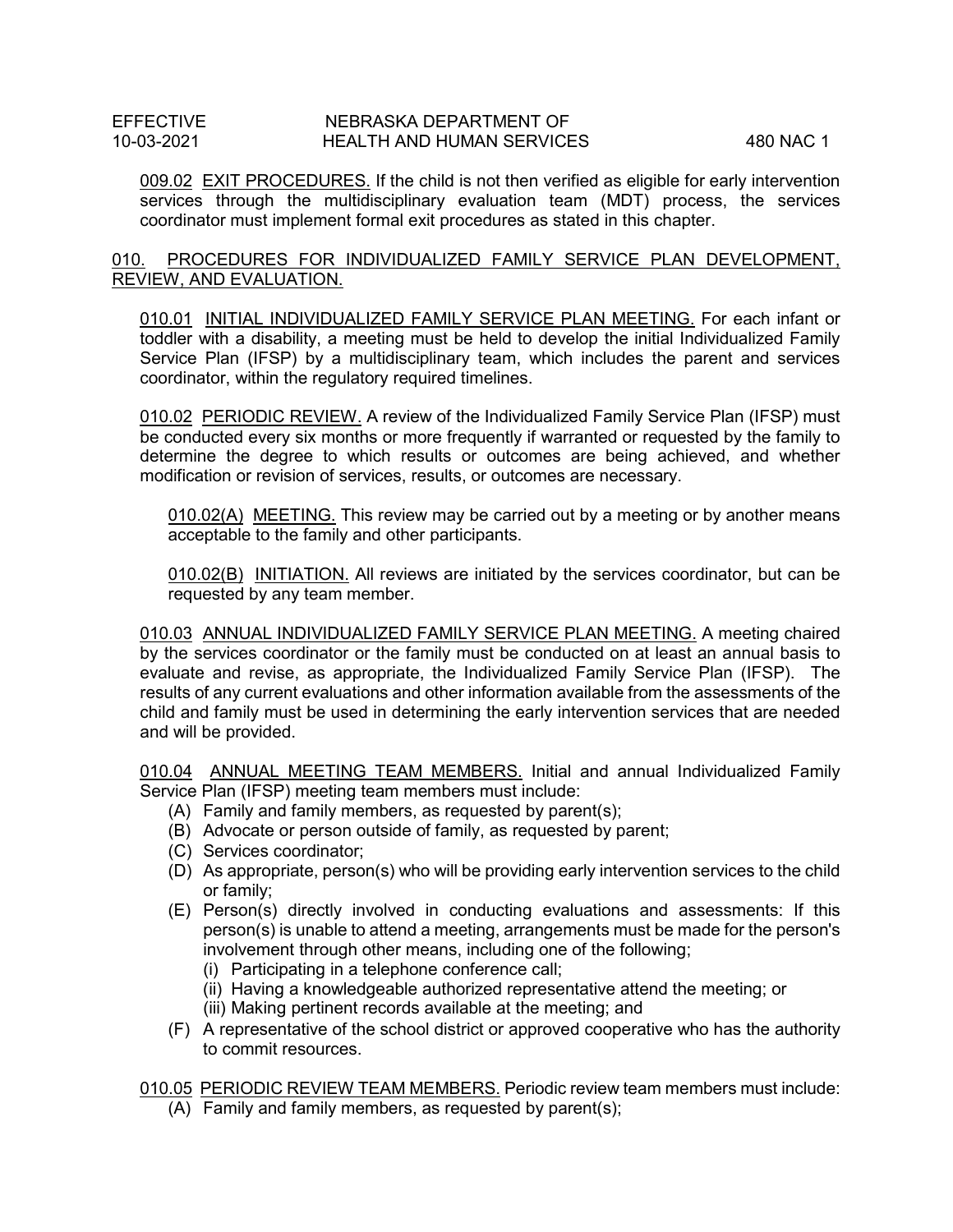- (B) Advocate or person outside of family, as requested by parent;
- (C) Services coordinator;
- (D) As appropriate, persons directly involved in conducting any additional evaluations or assessments, and service provision for the child; and
- (E) If changes in special education or related services are proposed, a school district representative who has the authority to commit district resources.

010.06 INDIVIDUALIZED FAMILY SERVICE PLAN TEAM MEETING AND PERIODIC REVIEW. For each initial and annual Individualized Family Service Plan (IFSP) team meeting and periodic review, the services coordinator must:

- (A) Arrange, conduct, and chair the Individualized Family Service Plan (IFSP) meeting with the family in a setting and at a time convenient for the family;
- (B) Provide written notice to all team members a reasonable time before the meeting. Written notice must be provided in the native language of the parent or other mode of communication used by the parent, unless it is clearly not feasible to do so;
- (C) Ensure the meeting is conducted in the native language, or primary mode of communication, of the family;
- (D) Draft the Individualized Family Service Plan (IFSP) document, which must contain the following elements;
	- (i) Information about the child's present levels of physical development; cognitive development; communication development; social and emotional development; and adaptive development based upon the information from the child's evaluation and assessments;
	- (ii) With the family's agreement, the Individualized Family Service Plan (IFSP) must include a statement of the family's priorities, concerns, and resources related to enhancing the development of the child as identified through the voluntary assessment of the family;
	- (iii) The measurable results or outcomes expected to be achieved for the child and family, including the criteria, procedures and timelines used to determine progress toward achieving the results or outcomes; and
	- (iv) Specific early intervention services to achieve the desired results or outcomes of the child and family including:
		- (1) Frequency;
		- (2) Length of time the service is provided during each session of that service;
		- (3) Intensity or the number of days or sessions the service is provided, and whether the service is provided on an individual or group basis;
		- (4) Method of delivery;
		- (5) The natural environments in which early intervention services will be provided;
		- (6) Justification of the extent, if any, to which the services will not be provided in a natural environment. The justification must be made by the Individualized Family Service Plan (IFSP) team and only when early intervention services cannot be achieved satisfactorily in a natural environment, and is based on the child's outcomes that are identified by the Individualized Family Service Plan (IFSP) team;
		- (7) Location where a service will be provided;
		- (8) Payment arrangements, if any;
		- (9) Projected dates for beginning of services; and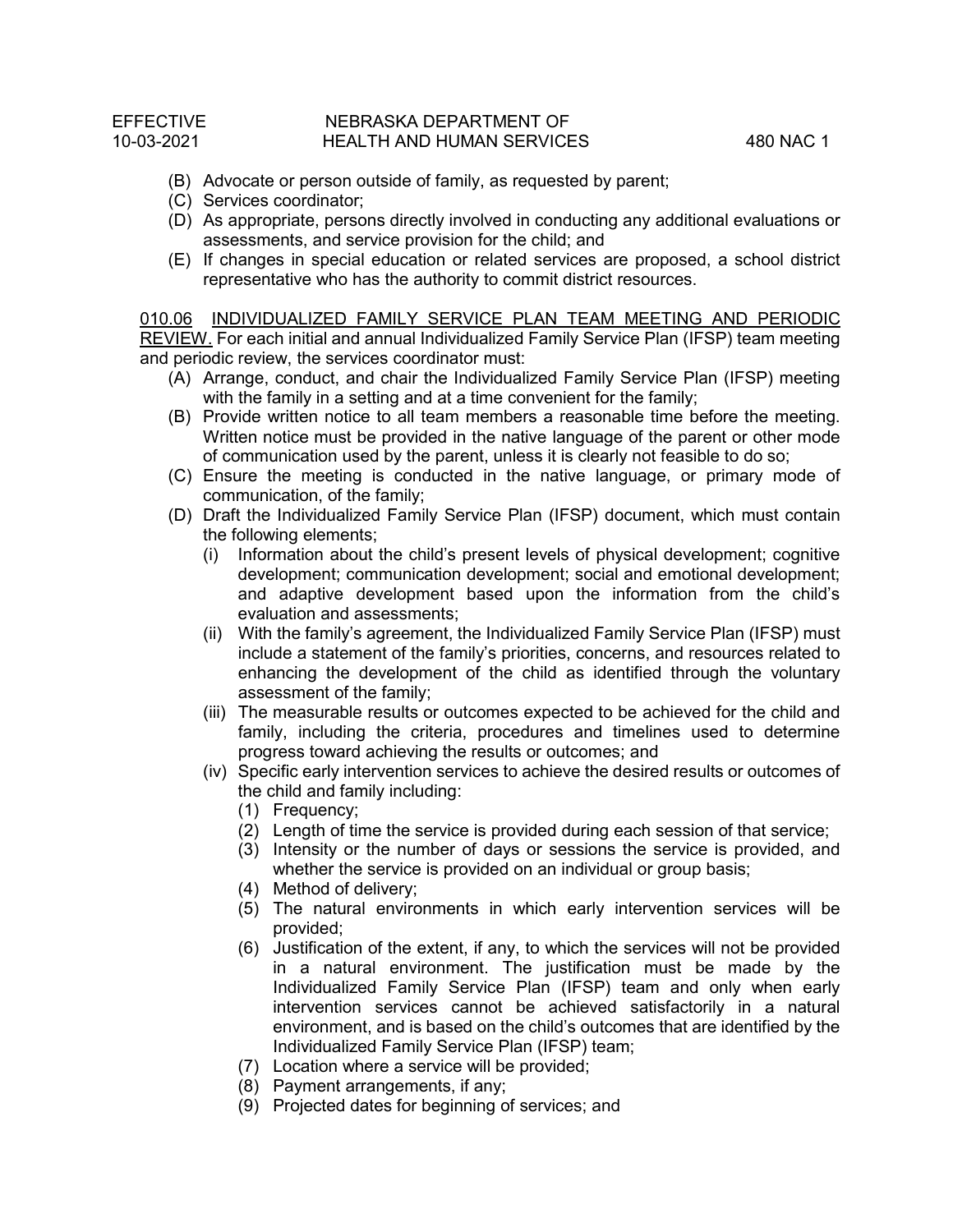- (10) Anticipated duration of those services (projecting when a given service will no longer be provided, such as when the child is expected to achieve the results or outcomes of his or her Individualized Family Service Plan (IFSP);
- (v) For children who are three years of age, the Individualized Family Service Plan (IFSP) must include an educational component that promotes school readiness and incorporates pre-literacy, language, and numeracy skills;
- (vi) To the extent appropriate, the Individualized Family Service Plan (IFSP) must include medical and other services that the child and the child's family may need or is receiving through other sources, but that are not required to be provided nor funded through early intervention. If those services are not currently being provided, include a description of the steps the services coordinator or family may take to assist the child and family in securing those other services. Identifying these services in the Individualized Family Service Plan (IFSP) does not impose an obligation to any specific agency to provide the services free of charge:
- (vii) The name of the services coordinator who will be responsible for implementing the Individualized Family Service Plan (IFSP), including transition services, and coordinating with other agencies and persons; and
- (viii) The Individualized Family Service Plan (IFSP) must include the steps and services to be taken to support the transition of the child to preschool or other services as required in this chapter;
- (E) Fully explain the contents of the Individualized Family Service Plan (IFSP) to the parent(s). The Individualized Family Service Plan (IFSP) provides for the written consent of the parent to provide services to the child and family. If the parent(s) does not provide consent with respect to a particular early intervention service or withdraws consent after first providing it, that service may not be provided. Although the parent may accept or reject any part of the early intervention services offered, the child will not receive services until the parent(s) have signed the Individualized Family Service Plan (IFSP). The early intervention services to which parental consent is obtained must be provided as soon as possible, but no later than 30 days from date of parental consent; and
- (F) Distribute a written copy of the Individualized Family Service Plan (IFSP) to each person attending within seven calendar days of the meeting. Parent(s) must give specific consent for distribution of the Individualized Family Service Plan (IFSP) document to any individuals or agencies not on the Individualized Family Service Plan (IFSP) team. A written copy of the family assessment must also be distributed to the parent within seven calendar days of the Individualized Family Service Plan (IFSP) meeting.

010.07 IMPLEMENTATION PROCEDURES. Individualized Family Service Plan (IFSP) Implementation procedures conducted by the services coordinator must include:

- (A) Assisting the child and family to gain access to, and coordinate the provision of, the early intervention services and other services identified in the Individualized Family Service Plan (IFSP) in settings most natural and within daily routines;
- (B) Coordinating the funding sources for services required under this part;
- (C) Monitoring implementation of the plan as written by the team members designated on the Individualized Family Service Plan (IFSP);
- (D) Advocating for the family;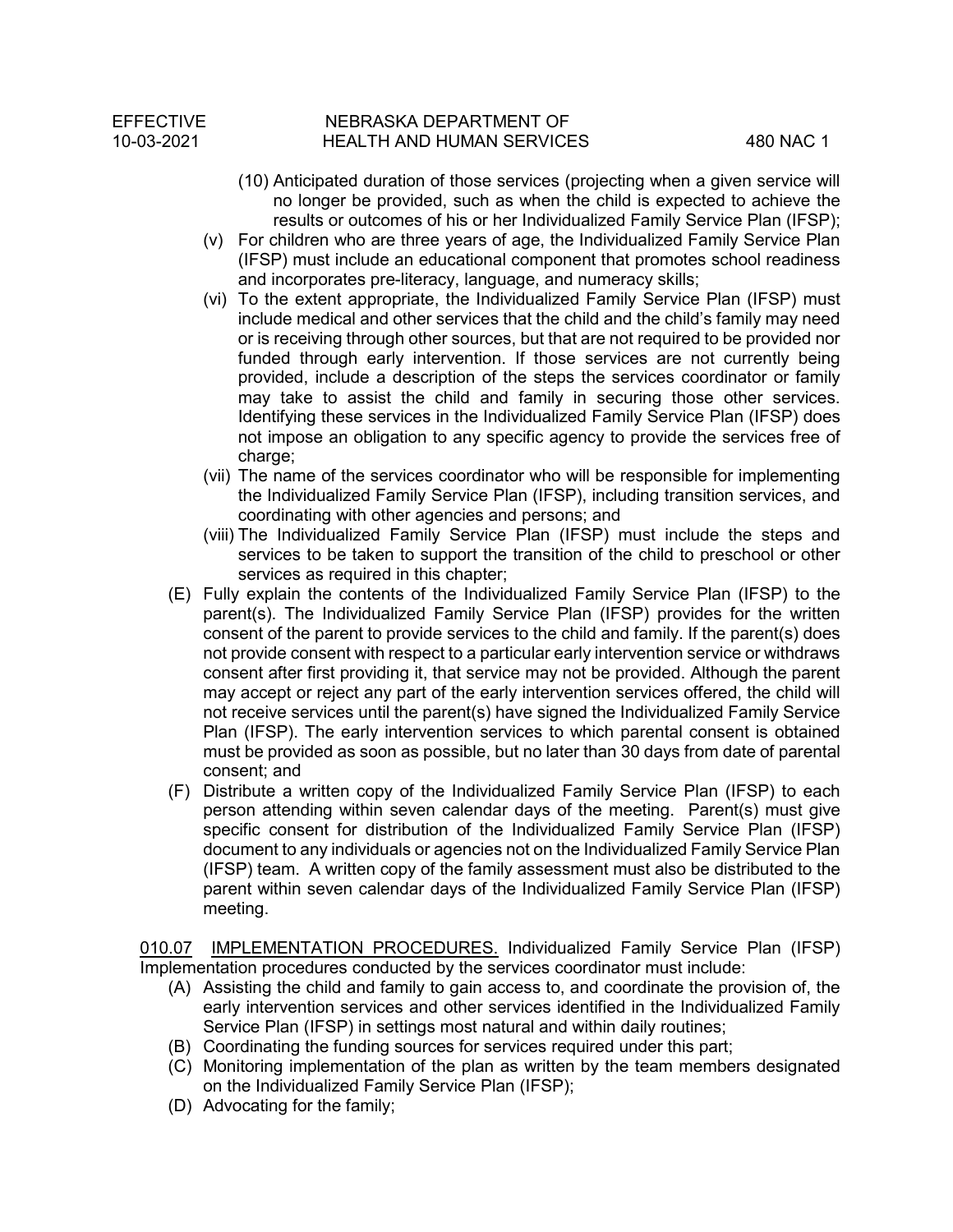- (E) Coordinating, facilitating, and monitoring the delivery of services required under this part to ensure the services are provided within 30 days of parental consent; and
- (F) Contacting the family at least monthly to review the progress of the Individualized Family Service Plan (IFSP) and to conduct follow-up activities to determine that appropriate early intervention services are being provided. This contact must be faceto-face contact with the family and child at least every other month.

010.08 PROVIDER RESPONSIBILITIES. Each agency or person who has a direct role in the provision of early intervention services is responsible for making a good faith effort to assist each eligible child in achieving the outcomes in the child's Individualized Family Service Plan (IFSP); however, this does not require that any agency or person be held accountable if an eligible child or the child's family does not achieve the outcomes projected in the child's Individualized Family Service Plan (IFSP).

011. TRANSITION PROCESS. If a toddler with a disability may be eligible for preschool services, with the approval of the family of the toddler, the services coordinator must convene a conference among the family, team members, and school district or approved cooperative, not fewer than 90 days, and at the discretion of all parties, not more than nine months, before the toddler's third birthday to discuss any services the toddler may receive under Nebraska Department of Education regulations at 92 NAC 51.

011.01 ANNUAL TRANSITION NOTICE. The Annual Transition Notice must be provided to the family at the transition conference which must contain:

- (A) A description of the rights of the parents to elect to receive early intervention services or preschool services pursuant to Nebraska Department of Education regulations at 92 NAC 51;
- (B) An explanation of the differences between early intervention services pursuant to Nebraska Department of Education regulations at 92 NAC 52 and services provided under Nebraska Department of Education regulations at 92 NAC 51;
- (C) The types of services and the locations at which the services are provided;
- (D) The procedural safeguards that apply; and
- (E) A description that the Individualized Family Service Plan (IFSP) services provided will include an educational component that promotes school readiness and incorporates pre-literacy, language, and numeracy skills for children who are at least three years of age.

011.02 ELIGIBILITY FOR OTHER SERVICES. If a toddler is not potentially eligible for preschool services under Nebraska Department of Education regulations at 92 NAC 51, the services coordinator, with the approval of the child's family, must make reasonable efforts to convene a conference among the family, the school district or approved cooperative and providers of other appropriate services for the toddler to discuss services the toddler may receive.

011.03 CONFERENCE REQUIREMENTS. Any transition conference or meeting to develop the transition plan must meet the Individualized Family Service Plan (IFSP) meeting requirements in this chapter.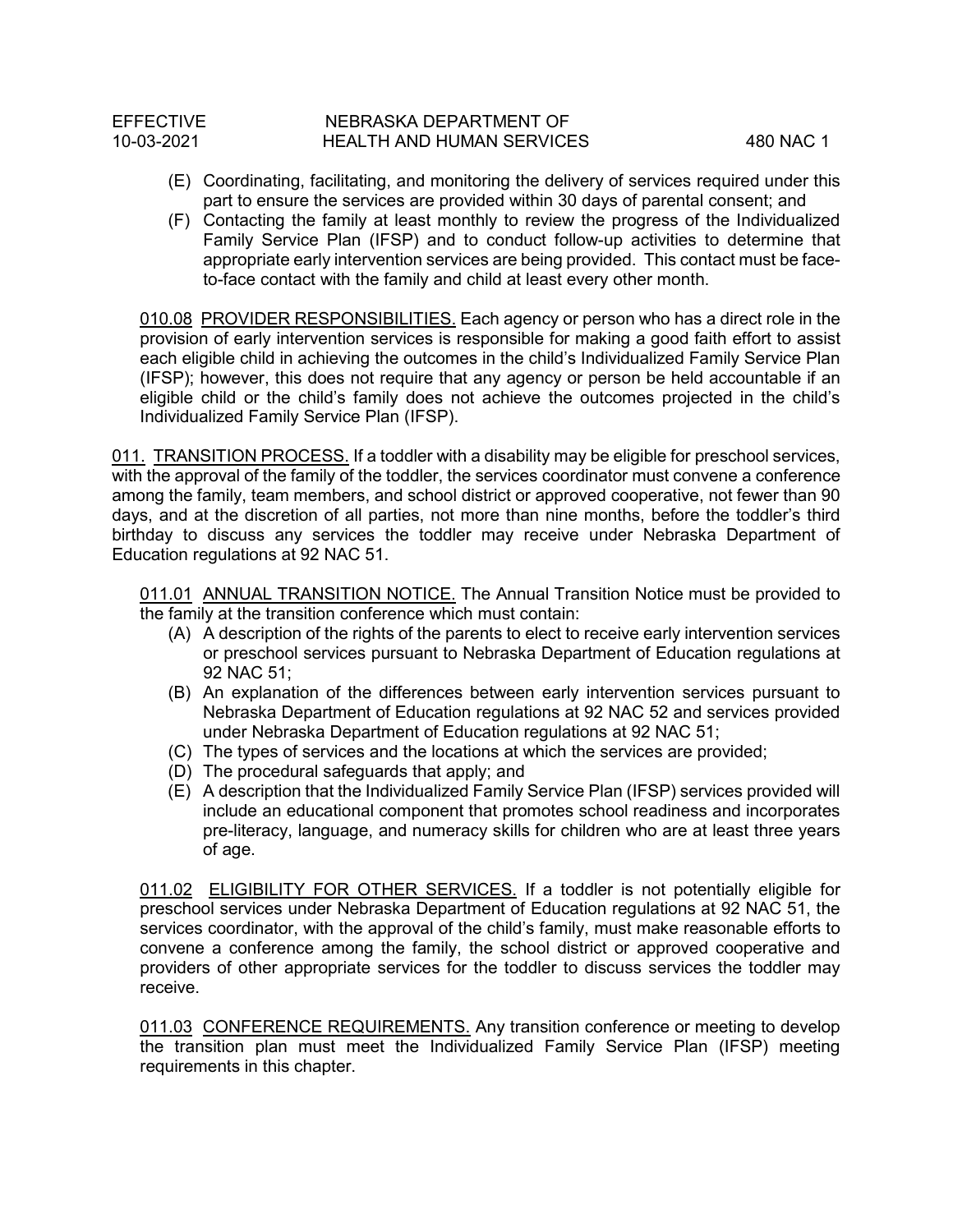011.04 TRANSITION PLAN. The services coordinator, along with the family and Individualized Family Service Plan (IFSP) team, must ensure for each toddler with a disability, the transition plan is contained in the Individualized Family Service Plan (IFSP) not fewer than 90 days, and at the discretion of all parties, not more than nine months, before the toddler's third birthday, and includes, as appropriate:

- (A) A review of the program options for the toddler with a disability for the period from the toddler's third birthday through the remainder of the school year;
- (B) The family in the development of the transition plan for the child;
- (C) Steps for the toddler with a disability and the toddler's family to exit from the Early Intervention Program to support the smooth transition of the toddler, to include discussions with, and training of, parents, as appropriate, regarding future placements and other matters related to the child's transition; and procedures to prepare the child for changes in service delivery, including steps to help the child adjust to, and function in a new setting;
- (D) Any transition services or other activities that the Individualized Family Service Plan (IFSP) team identifies as needed by the child and family;
- (E) Confirmation that information about the child has been transmitted to the designated program if parental consent was obtained; and
- (F) Transmission of additional information needed, with parental consent, to ensure continuity of services to the receiving program, including a copy of the most recent evaluation and assessments of the child and family and the most recent Individualized Family Service Plan (IFSP).

012. FAMILY RIGHTS. The rights in this section are based on federal and state special education law and Medicaid law and regulations in addition to the Nebraska Early Intervention Act. To assure fair treatment of families within the Early Intervention Program statewide, it is important that families know their rights and that their rights are protected. See 34 CFR Part 303 and Nebraska Department of Education regulations at 92 NAC 51 and 52.

012.01 NOTIFICATION OF RIGHTS. Families must receive their rights for participation in the Early Intervention Program which include Medicaid provisions for the right to apply, the right to receive a timely response, and the right to appeal for Home and Community-Based Services (HCBS). The rights that govern the Early Intervention Program are defined in federal and state regulations (See 34 CFR 303, 465 NAC, 471 NAC, and 480 NAC).

012.02 LEGAL ASSISTANCE IN HEARING. In the case of a parent initiating hearing procedures as outlined in Nebraska Department of Education regulations at 92 NAC 52, the services coordination agency must inform the parent of any free or low-cost legal and other relevant services available in the area if the parent requests the information or if the parent initiates a hearing under Nebraska Department of Education regulations at 92 NAC 55.

012.03 NOTIFICATION OF ADVERSE DECISIONS. Persons who request, apply for, or receive Home and Community-Based Services (HCBS) may appeal any adverse action or inaction. The services coordinator must send written notice of denial, reduction, or termination of services to the child's guardian as outlined in 480 NAC 2. Notice to the child's guardian must contain:

- (A) A clear statement of the action to be taken;
- (B) A clear statement of the reason for the action;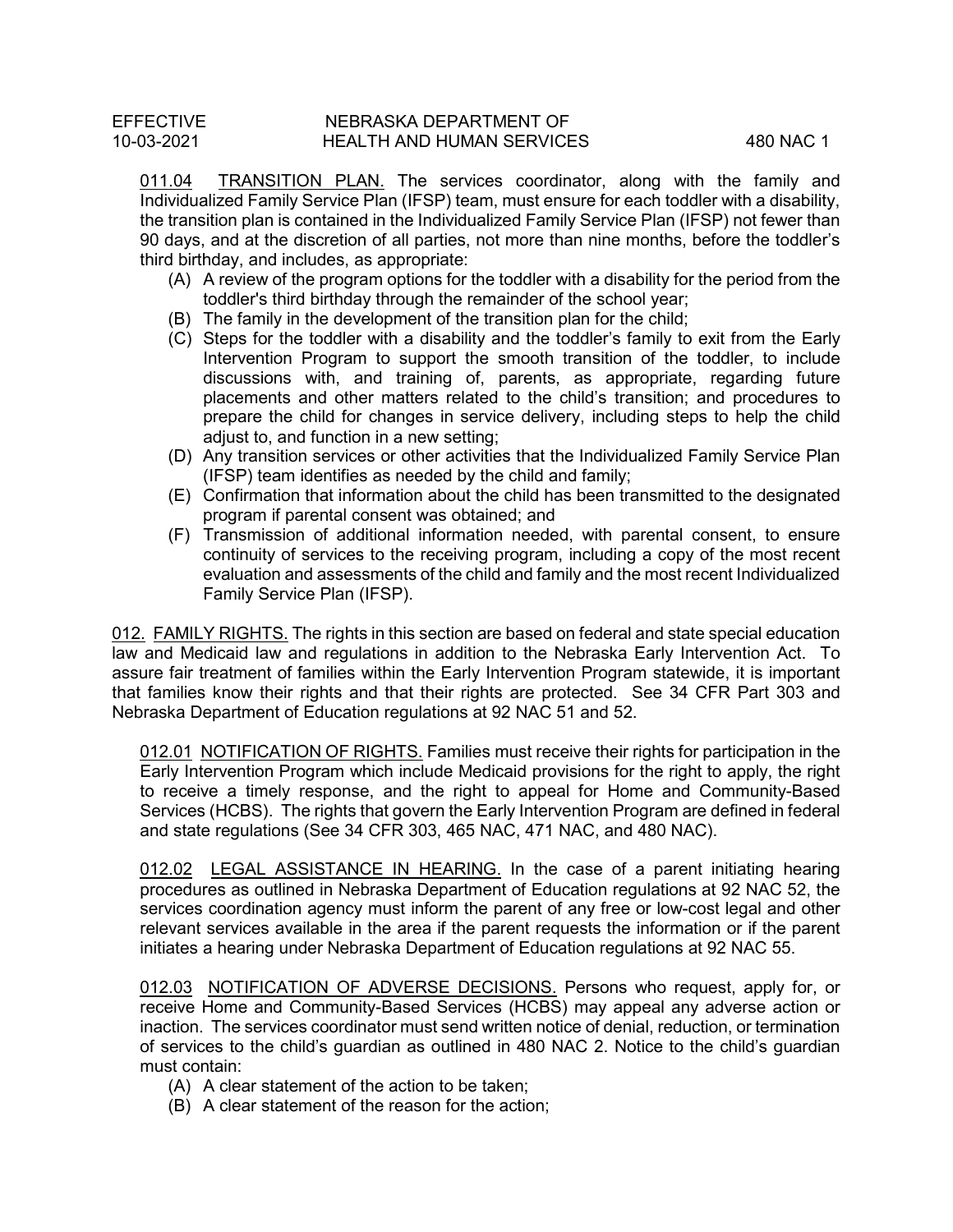- (C) Specific policy reference which supports such action; and
- (D) A complete statement of the guardian's right to appeal.

012.04 ELIGIBILITY HEARING. Matters regarding the eligibility for Home and Community-Based Services (HCBS) will be processed through the Department's Medicaid eligibility hearing procedures.

013. SERVICES COORDINATION RECORDS. Service coordination contracting agencies are responsible for maintaining early intervention records as described in this section.

013.01 CONFIDENTIALITY. Confidentiality must be maintained consistent with the following requirements:

- (A) Written parent or guardian consent must be obtained before personally identifiable information is disclosed, verbally or in writing, to anyone other than service coordination staff;
- (B) Each services coordination agency must protect the confidentiality of personally identifiable information at all stages including content of meetings, staff discussions, information collection, record storage, disclosure, and destruction. All information contained in the files or available to staff members is considered confidential;
- (C) In order to protect information about persons requesting or receiving services, the services coordination agency must store and process information in secured areas so that such information can be accessed only by authorized personnel. Adequate supervision of the secured areas must be provided to prevent unauthorized removal or loss of information;
- (D) One official at each services coordination agency must assume responsibility for insuring the confidentiality of any personally identifiable information. This official must maintain, for public inspection, a current listing of the names and positions of those employees within the agency who may have access to personally identifiable information;
- (E) Each services coordination agency must keep a record of persons obtaining access to the early intervention records collected, maintained, or used, including the name of the person, the date access was given, and the purpose for which the person is authorized to use the records. This record keeping requirement does not apply to access by parents or authorized staff members of the agency;
- (F) When a release is signed so that confidential records can be disclosed, the release must, in the parent's native language or other mode of communication:
	- (i) Fully inform parents of their rights to refuse to sign and the consequences of failure to sign:
	- (ii) List agencies and individuals who may receive information and specify the type of information for each and for what purpose;
	- (iii) Allow parents to limit both the information released and to whom it may be released;
	- (iv) Inform parents that they may revoke consent at any time; and
	- (v) Provide a time limit on consent;
- (G) Parents must be given the opportunity to inspect and review records relating to screening, evaluations and assessments, eligibility determinations, development and implementation of Individualized Family Services Plans (IFSPs), provision of early intervention services, individual complaints dealing with the child, and any other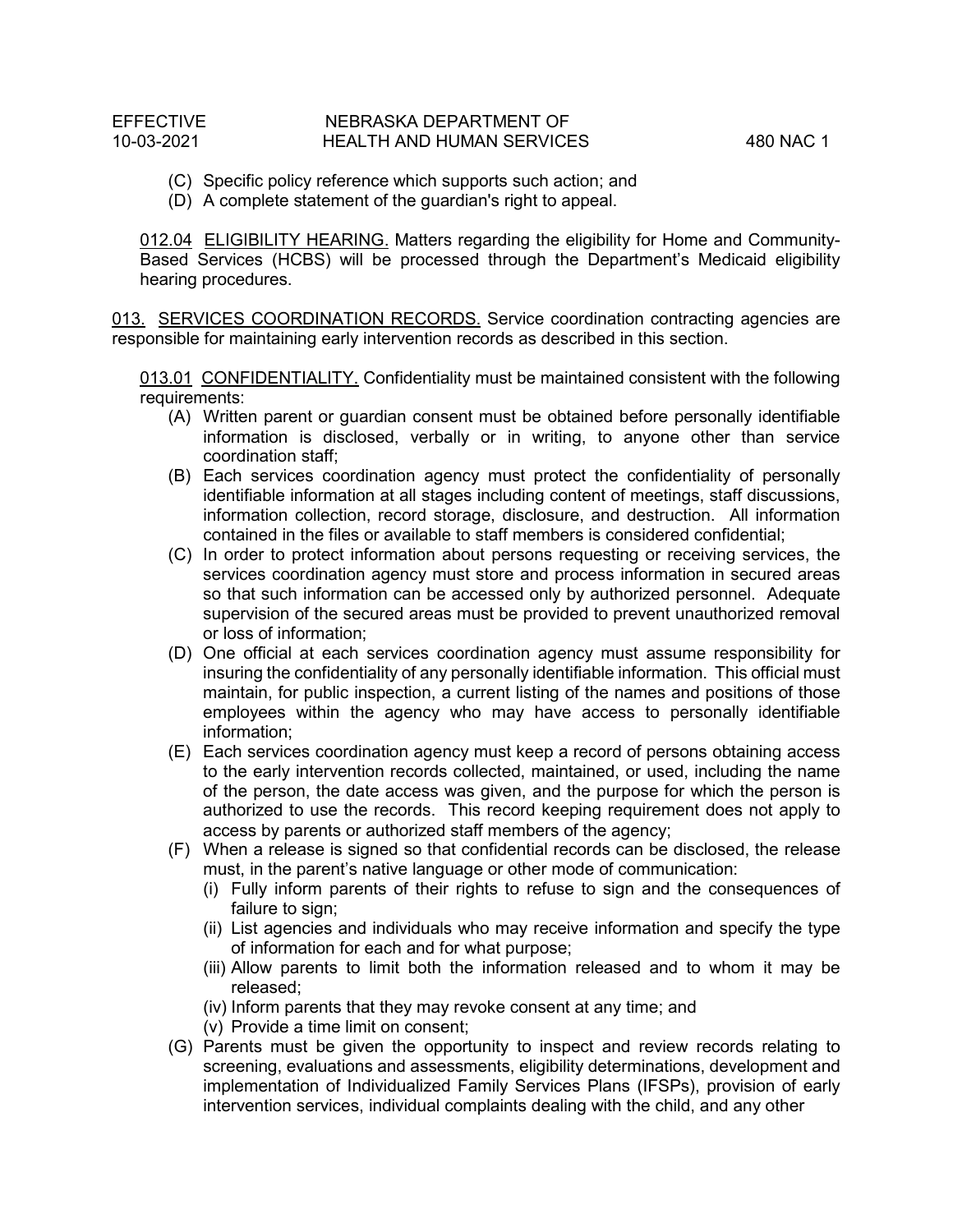aspect of the Early Intervention Program involving records about the child and the child's family with the exception of child protective services and foster care records. Parents have the right to have the information in records explained and interpreted by a professional staff person and in their primary mode of communication. Agencies must comply with a parent's request to inspect and review records without unnecessary delay and before any Individualized Family Service Plan (IFSP) meeting or hearing and in no case more than 10 days after the request has been made;

- (H) Parents must be provided a list of the types and locations of early intervention services coordination records collected, maintained, or used by the services coordination agency, upon parental request;
- (I) As a child transitions out of the Early Intervention Program, records having to do with family goals and not pertinent to the child's education and related services do not follow the child and do not become part of the educational record of the child. Rather, they are kept in confidential storage in the Early Intervention Program and destroyed after six years with other records or destroyed at the request of the parents;
- (J) Parents have the right to copies of their child's records but there may be a reasonable copying charge for this;
- (K) Parents have the right to have someone they choose inspect and review the records;
- (L) Parents have the right to ask that early intervention records be changed if they believe that information in the records is inaccurate or misleading or violates the privacy or other rights of their child or family. The right to request a change in the records includes:
	- (i) The right to be informed if the agency refuses to change the information as requested;
	- (ii) The right to a hearing on the refusal to change the record; and
	- (iii) The right to include an explanation of the family's statement of disagreement if the agency refuses to change the record. This statement must be kept with the portion of the record the family disagrees with and included with any request to see the record; and
- (M) Parents have the right to be informed when personally identifiable information is no longer needed to provide early intervention services to their child or family. They then have the right to ask that information in the early intervention record be destroyed; however, a permanent record of a child's name, date of birth, parent contact information (including address and phone number), names of services coordinator(s) and early intervention service provider(s), and exit data, including year and age upon exit and any programs entered into upon exiting, may be maintained without time limitation.
- 013.02 RETENTION AND DESTRUCTION. The services coordination agency must:
	- (A) Retain the early intervention records for six years after the completion of the activities for which early intervention funds were used. If an audit or appeal is in progress, the Department of Health and Human Services or the Nebraska Department of Education may direct that records be retained beyond six years;
	- (B) Make reasonable effort to locate and notify parents before records are destroyed; and
	- (C) Destroy records using a method that ensures that no personally identifiable information remains accessible.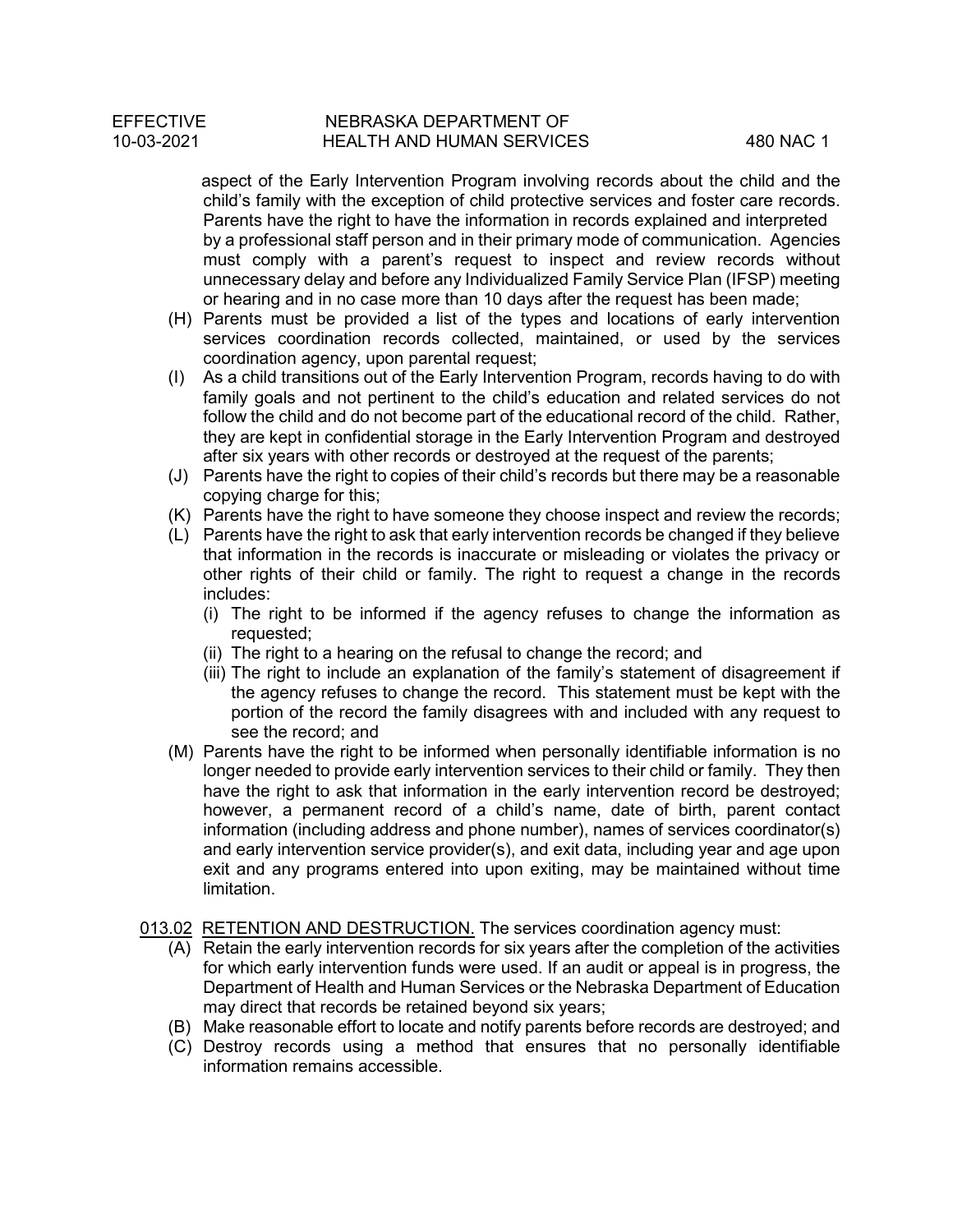014. NOTIFICATION IN NATIVE LANGUAGE. All notices must be written in language understandable to the general public and in the family's native language, including the following considerations, unless clearly not feasible to do so.

014.01 EXPLANATION OF SERVICES. The services coordinator explains to the family, in a way that they can understand, what the Early Intervention Program has to offer and the process for determining eligibility under early intervention. If the native language or other mode of communication of the parent is not a written language, the services coordinator must take steps to ensure that

- (A) The notice is translated orally or by other means to the parent in the parent's native language or other mode of communication;
- (B) The parent understands the notice; and
- (C) There is written evidence that these requirements have been met.

014.02 FAMILY RIGHTS. Families must be provided written notice of their right to a timely, comprehensive, multidisciplinary evaluation for the child, including assessment activities related to the child, and, if eligible, the provision of appropriate early intervention services.

014.03 SERVICE PLAN MEETING NOTICE. Families must be provided written notice of Individualized Family Service Plan (IFSP) meetings with adequate time for them to make arrangements to attend. These meetings should be arranged around the family's ability to attend.

015. CONSENT. Families have the right to informed consent in the Early Intervention Program which includes:

- (A) Families have the right to be fully informed of all information about the activity for which consent is sought in their native language or other means of communication;
- (B) Families have the right to know that consent is voluntary and may be withdrawn at any time;
- (C) Families have the right to accept or refuse any or all early intervention services without losing the remaining early intervention services. The Individualized Family Service Plan (IFSP) provides written notice of the appropriate services which will be provided to the child and family;
- (D) Families must give written consent before:
	- (i) The first screening, evaluation and assessment of the child and any later evaluation; and
	- (ii) Implementation of early intervention services as part of the Individualized Family Service Plan (IFSP). The Individualized Family Service Plan (IFSP) provides for the written consent of the family to provide services to the child and family. Although the family may accept or reject any part of the early intervention services offered, the child will not receive services until the parents have provided written consent for the service(s) on the Individualized Family Service Plan (IFSP).

016. SURROGATE PARENTS. A surrogate parent has the same rights as a parent for all purposes under this regulation. No state employee, or anyone providing services to the child or the child's family member, nor any person who has a personal or professional interest that conflicts with the interest of the child he or she represents may act as a surrogate. Appointment of a surrogate is outlined in Nebraska Department of Education regulations at 92 NAC 52.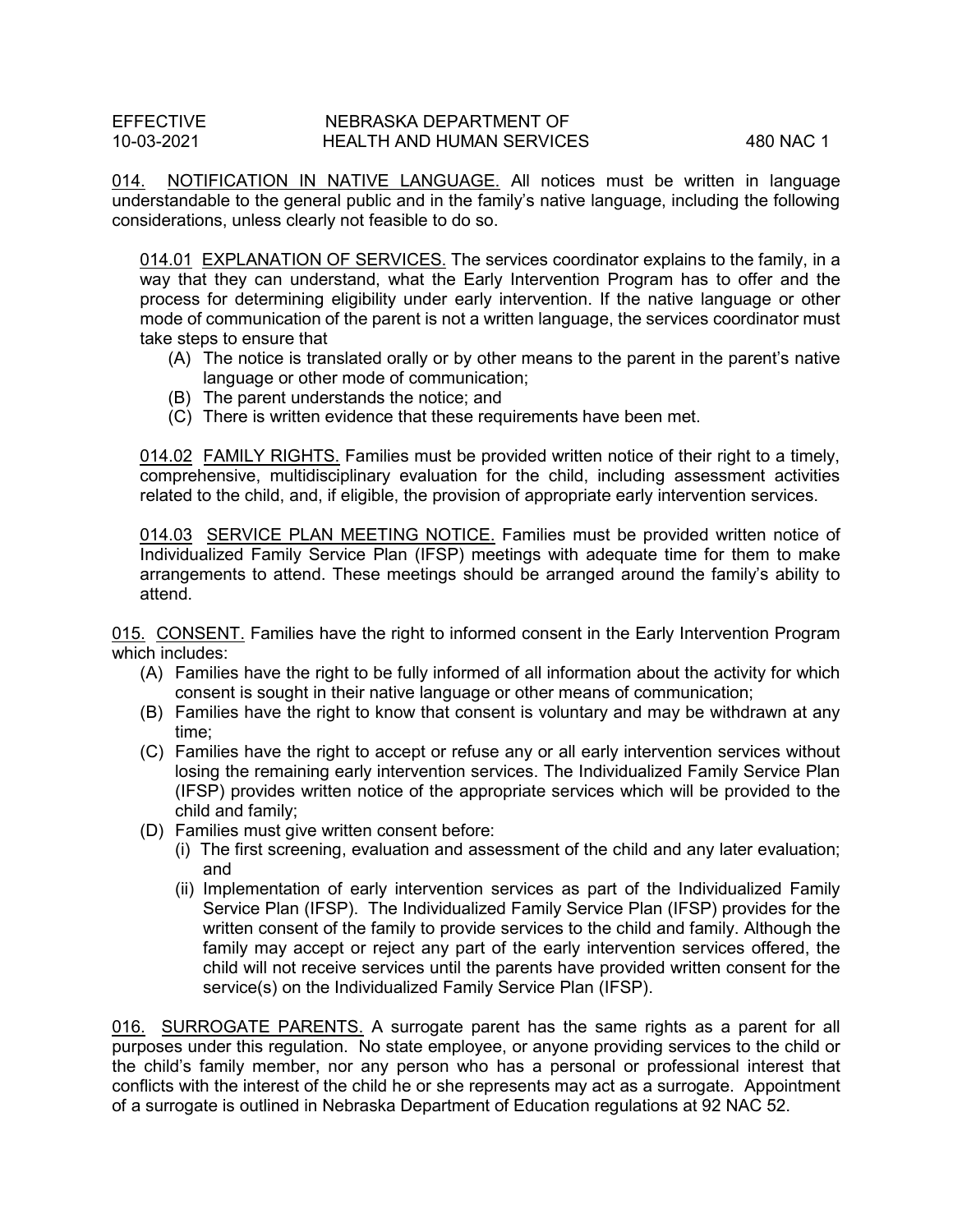017. FORMS. All forms utilized in the Early Intervention Program are state-mandated to ensure consistency and adherence to family rights and all laws and regulations that govern the Program.

018. COMPLAINT PROCEDURES. An individual or organization may file a written signed complaint regarding the violation of the provision of services coordination and the Individualized Family Service Plan (IFSP) entitled under the Nebraska Early Intervention Act.

018.01 SUBMISSION. Complaints must be submitted to the Nebraska Department of Education, Special Education Office, in writing. The written, signed complaint must contain an explanation of specific information relating to the possible violation. Special accommodation will be made, if writing is a barrier. Contact the Special Education Office in person or by telephone to make arrangements.

018.02 SERVICE COORDINATION VIOLATION. If the complaint can be determined to be related to a violation of the provision of services coordination and the Individualized Family Service Plan (IFSP), the following procedures will be carried out. The Nebraska Department of Education and the Department of Health and Human Services will notify in writing the individual or organization filing the complaint and the applicable services coordination agency the complaint has been received. This written notification to the services coordination agency will include a copy of the complaint, substance of the alleged violation, and timelines for response. The services coordination agency has 14 calendar days to submit a written response.

018.03 INVESTIGATION. The Nebraska Department of Education and Department of Health and Human Services will investigate each complaint received from an individual or organization to determine whether there has been a failure to comply with these regulations and may require further written or oral submission of information by all parties and may conduct an independent on-site investigation, if necessary.

018.04 REVIEW. Within 60 calendar days of receipt of a signed written complaint, the Nebraska Department of Education and Department of Health and Human Services will review all relevant information and provide written notification of findings of facts and conclusions and the basis for such findings to all parties involved.

018.05 EXTENUATING CIRCUMSTANCES. If, as a result of extenuating circumstances the Nebraska Department of Education and Department of Health and Human Services are not able to complete the investigation within the 60 calendar days, an extension will be implemented. The Nebraska Department of Education and Department of Health and Human Services will notify the person or organization filing the complaint and the service coordination agency of the extension.

018.06 FAILURE TO COMPLY. If it is determined there has been a failure to comply, there will be included in the notification of findings the specific steps which must be taken by the services coordination agency to bring the agency into compliance including technical assistance, negotiations and corrective actions. The notification must also set forth a reasonable period of time to voluntarily comply.